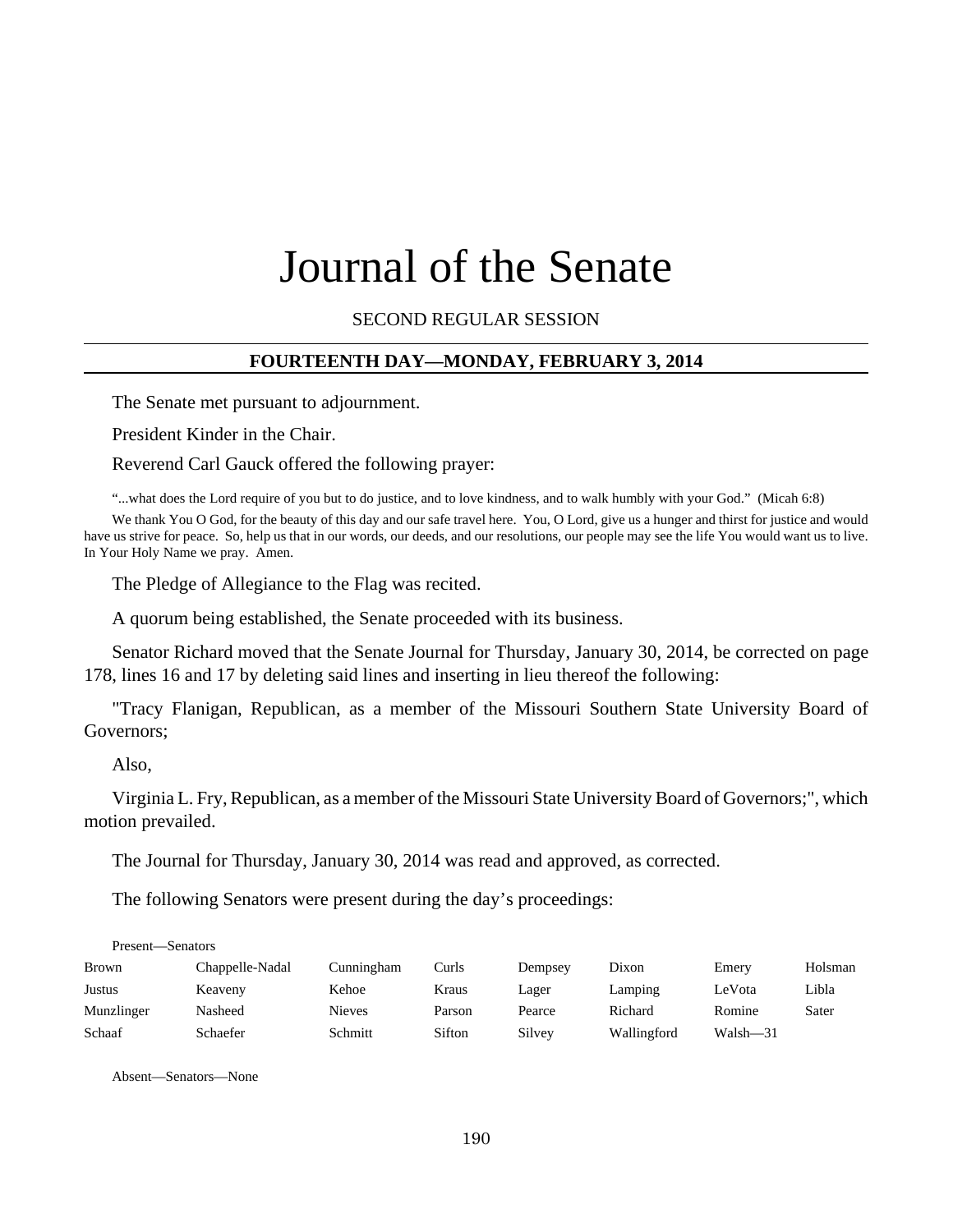Absent with leave—Senators

Rupp Wasson—2

Vacancies—1

The Lieutenant Governor was present.

# **RESOLUTIONS**

Senator Brown offered Senate Resolution No. 1215, regarding Justin L. McCullough, Cuba, which was adopted.

Senator Brown offered Senate Resolution No. 1216, regarding Lance D. DeClue, Steelville, which was adopted.

Senator Brown offered Senate Resolution No. 1217, regarding Dr. Terry Brewer, Rolla, which was adopted.

Senator Holsman offered Senate Resolution No. 1218, regarding Grant Wilson Dunham, which was adopted.

Senator Kehoe offered Senate Resolution No. 1219, regarding Class 2 State Champion Fatima High School Girls Cross Country Team, which was adopted.

Senator Kehoe offered Senate Resolution No. 1220, regarding Class 3 State Champion Fatima High School Boys Baseball Team, which was adopted.

Senator Kehoe offered Senate Resolution No. 1221, regarding Class 2 State Champion Fatima High School Boys Cross Country Team, which was adopted.

Senator Richard offered Senate Resolution No. 1222, regarding Neal Putney, Joplin, which was adopted.

Senator Sifton offered Senate Resolution No. 1223, regarding Meals on Wheels Association of America, which was adopted.

Senator Sifton offered Senate Resolution No. 1224, regarding Ann Mantler, Fenton, which was adopted.

Senator Sifton offered Senate Resolution No. 1225, regarding Michael Kempf, Lemay, which was adopted.

Senator Sifton offered Senate Resolution No. 1226, regarding Debby Schiavo, Sunset Hills, which was adopted.

Senator Sifton offered Senate Resolution No. 1227, regarding Grabber School of Hair Design, Crestwood, which was adopted.

Senator Sifton offered Senate Resolution No. 1228, regarding Simmons First National Bank, which was adopted.

Senator Sifton offered Senate Resolution No. 1229, regarding Dana Jones, Crestwood, which was adopted.

Senator Sifton offered Senate Resolution No. 1230, regarding Christina Bresnan, Crestwood, which was adopted.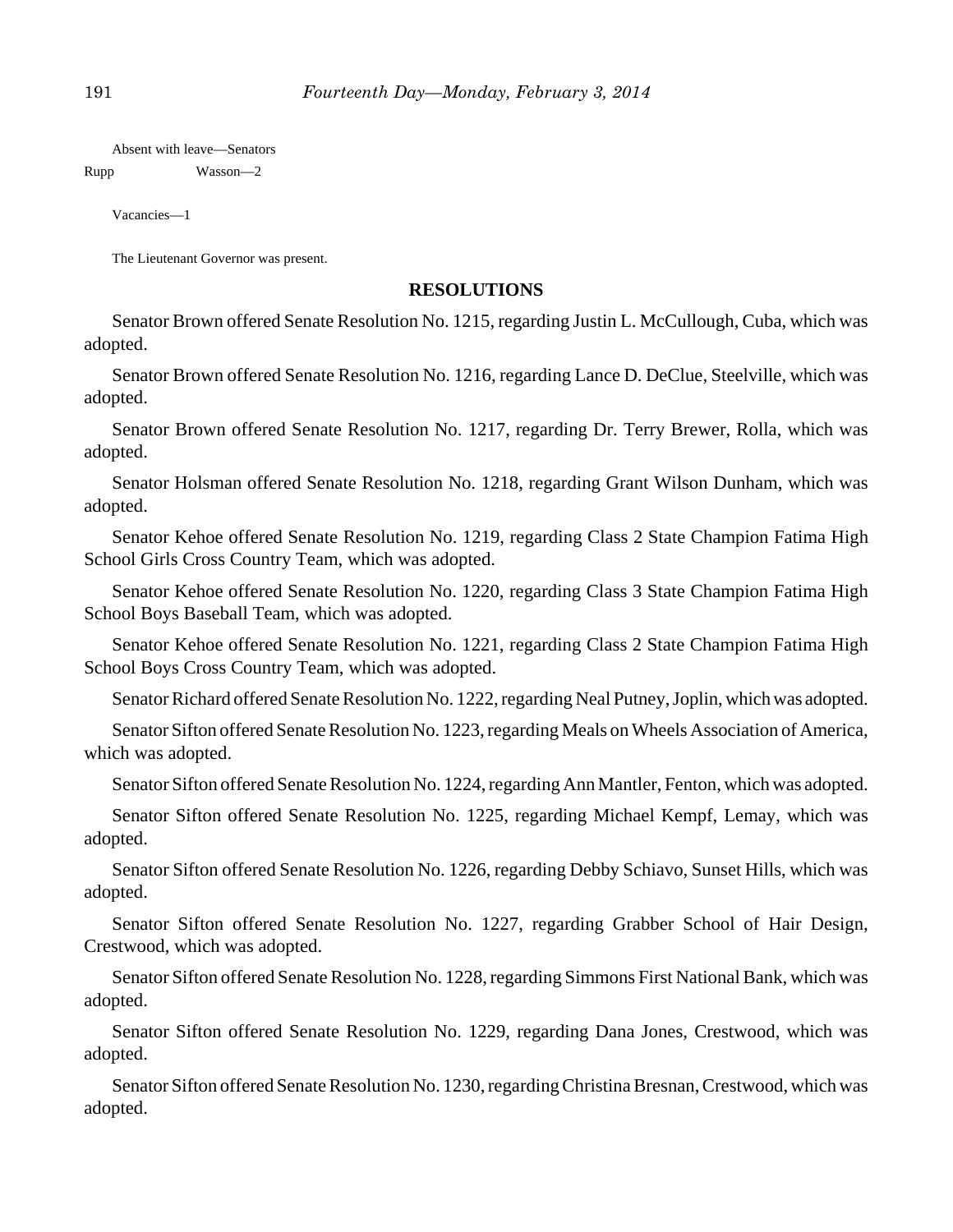Senator Kraus offered Senate Resolution No. 1231, regarding Skyler Smith, Lee's Summit, which was adopted.

Senator Kraus offered Senate Resolution No. 1232, regarding Head Coach Mike Hilbert, Lee's Summit North High School, which was adopted.

Senator Munzlinger offered Senate Resolution No. 1233, regarding Tanner Adkins, Elmo, which was adopted.

Senator Munzlinger offered Senate Resolution No. 1234, regarding Taylor Washburn, Eagleville, which was adopted.

Senator Munzlinger offered Senate Resolution No. 1235, regarding Miriam Martin, Bucklin, which was adopted.

Senator Munzlinger offered Senate Resolution No. 1236, regarding Tessa Chambers, Fayette, which was adopted.

Senator Munzlinger offered Senate Resolution No. 1237, regarding Mason Browning, Monroe City, which was adopted.

Senator Munzlinger offered Senate Resolution No. 1238, regarding Abrea Mizer, Marshall, which was adopted.

Senator Munzlinger offered Senate Resolution No. 1239, regarding Alex Haun, Holden, which was adopted.

Senator Munzlinger offered Senate Resolution No. 1240, regarding Dan Haynes, Jefferson City, which was adopted.

Senator Munzlinger offered Senate Resolution No. 1241, regarding Connor Scott, Miller, which was adopted.

Senator Munzlinger offered Senate Resolution No. 1242, regarding Mitchell Blehm, Walnut Grove, which was adopted.

Senator Munzlinger offered Senate Resolution No. 1243, regarding Jonathan Bellis, Aurora, which was adopted.

Senator Munzlinger offered Senate Resolution No. 1244, regarding Morgan Coday, Seymour, which was adopted.

Senator Munzlinger offered Senate Resolution No. 1245, regarding Grant Talburt, Sycamore, which was adopted.

Senator Munzlinger offered Senate Resolution No. 1246, regarding Jeremy Mathis, Potosi, which was adopted.

Senator Munzlinger offered Senate Resolution No. 1247, regarding Rylyn Small, East Prairie, which was adopted.

Senator Munzlinger offered Senate Resolution No. 1248, regarding Carlee Buckner, Thayer, which was adopted.

Senator Munzlinger offered Senate Resolution No. 1249, regarding Jaelyn Bergmann, Perry, which was adopted.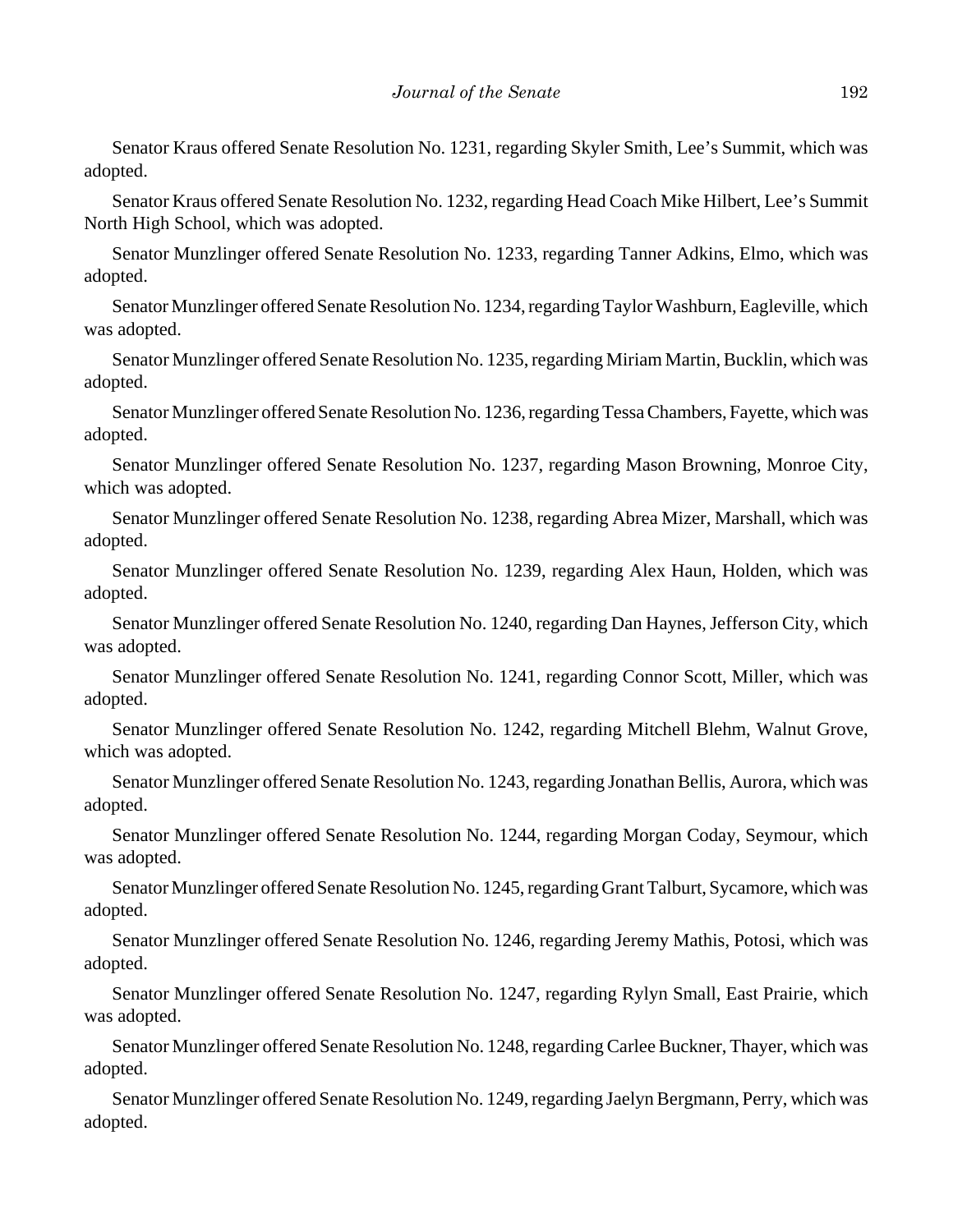Senator Wallingford offered Senate Resolution No. 1250, regarding Trent Sidwell, Sikeston, which was adopted.

Senator Kehoe offered Senate Resolution No. 1251, regarding Keenan Easter, Winston Salem State University, which was adopted.

Senator Kehoe offered Senate Resolution No. 1252, regarding Anthony Hyland, Voorhees College, which was adopted.

Senator Kehoe offered Senate Resolution No. 1253, regarding CraDale O'Brien Waller, Virginia Union University, which was adopted.

Senator Kehoe offered Senate Resolution No. 1254, regarding Jeremy Whichard, University of Maryland Eastern Shore, which was adopted.

Senator Kehoe offered Senate Resolution No. 1255, regarding Dominique Marquis Foster, Tuskegee University, which was adopted.

Senator Kehoe offered Senate Resolution No. 1256, regarding Mario Clermont, Talladega College, which was adopted.

Senator Kehoe offered Senate Resolution No. 1257, regarding Dustin Fowler, Lincoln University of Pennsylvania, which was adopted.

Senator Kehoe offered Senate Resolution No. 1258, regarding Torrell Esias Mills, Howard University, which was adopted.

Senator Kehoe offered Senate Resolution No. 1259, regarding Julian Williams, Fisk University, which was adopted.

Senator Kehoe offered Senate Resolution No. 1260, regarding Charles Robinson-Snead, Delaware State University, which was adopted.

Senator Kehoe offered Senate Resolution No. 1261, regarding Jordan Green-Ellis, Coppin State University, which was adopted.

Senator Kehoe offered Senate Resolution No. 1262, regarding Aamar Blair, Central State University, which was adopted.

Senator Kehoe offered Senate Resolution No. 1263, regarding Darius Xavier Gwynn, Bowie State University, which was adopted.

Senator Kehoe offered Senate Resolution No. 1264, regarding Brandon LaShawn Johnson, Bethune-Cookman University, which was adopted.

Senator Kehoe offered Senate Resolution No. 1265, regarding John Caro Kerr, which was adopted.

Senator Walsh offered Senate Resolution No. 1266, regarding the One Hundredth Birthday of Walter Frank Pollard, Florissant, which was adopted.

Senator Richard offered Senate Resolution No. 1267, regarding Roy Wakefield, Joplin, which was adopted.

Senator Kraus offered Senate Resolution No. 1268, regarding Scott Christian Lutz, Lee's Summit, which was adopted.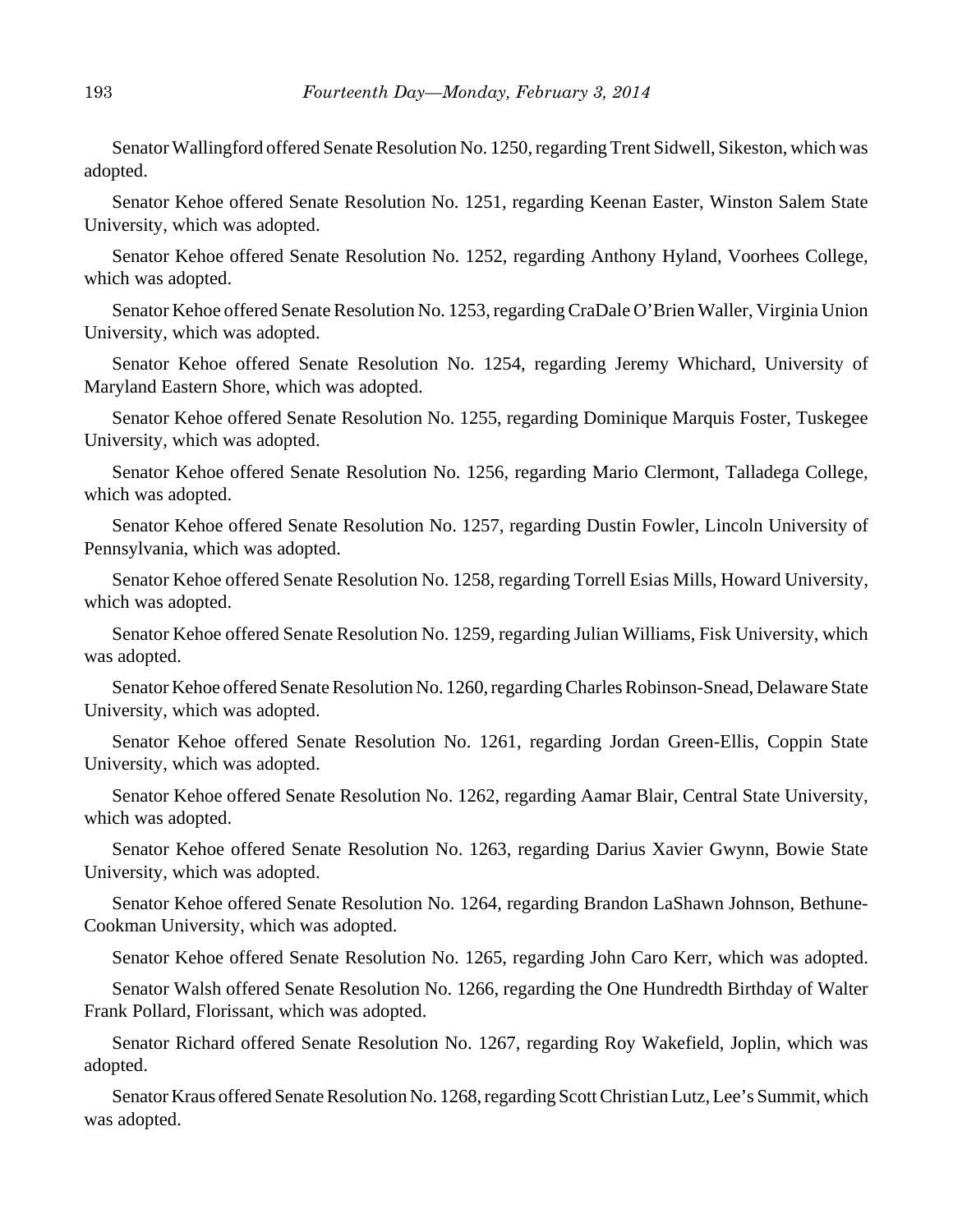## **INTRODUCTION OF BILLS**

The following Bills were read the 1st time and ordered printed:

**SB 812**–By Parson.

An Act to amend chapter 620, RSMo, by adding thereto one new section relating to a department of economic development office in Israel.

## **SB 813**–By LeVota.

An Act to repeal section 105.955 as enacted by conference committee substitute no. 3 for house committee substitute no. 2 for senate bill no. 844, ninety-fifth general assembly, second regular session, section 105.955 as enacted by conference committee substitute no. 2 for house committee substitute for senate committee substitute for senate bills nos. 31 & 285, ninety-second general assembly, first regular session, section 105.959 as enacted by conference committee substitute no. 3 for house committee substitute no. 2 for senate bill no. 844, ninety-fifth general assembly, second regular session, section 105.959 as enacted by conference committee substitute for senate substitute for house committee substitute for house bill no. 1900, ninety-third general assembly, second regular session, section 105.961 as enacted by conference committee substitute no. 3 for house committee substitute no. 2 for senate bill no. 844, ninetyfifth general assembly, second regular session, and section 105.961 as enacted by conference committee substitute no. 2 for house substitute for house committee substitute for senate committee substitute for senate bill no. 16, ninety-first general assembly, first regular session, and to enact in lieu thereof four new sections relating to ethics.

#### **SB 814**–By Brown.

An Act to repeal section 135.305, RSMo, and to enact in lieu thereof one new section relating to the tax credit for wood energy producers.

#### **SB 815**–By Pearce.

An Act to amend chapters 160 and 161, RSMo, by adding thereto two new sections relating to the duties of the state board of education.

#### **SB 816**–By Sater.

An Act to repeal section 191.1110, RSMo, and to enact in lieu thereof one new section relating to volunteer health services.

## **SB 817**–By Sifton.

An Act to amend chapter 192, RSMo, by adding thereto one new section relating to the Missouri immunization registry.

#### **SB 818**–By Kehoe.

An Act to repeal section 305.230, RSMo, and to enact in lieu thereof one new section relating to the state aviation trust fund.

## **SB 819**–By Wallingford.

An Act to amend chapters 1 and 160, RSMo, by adding thereto nineteen new sections relating to protecting personal privacy from government intrusion, with penalty provisions and an emergency clause.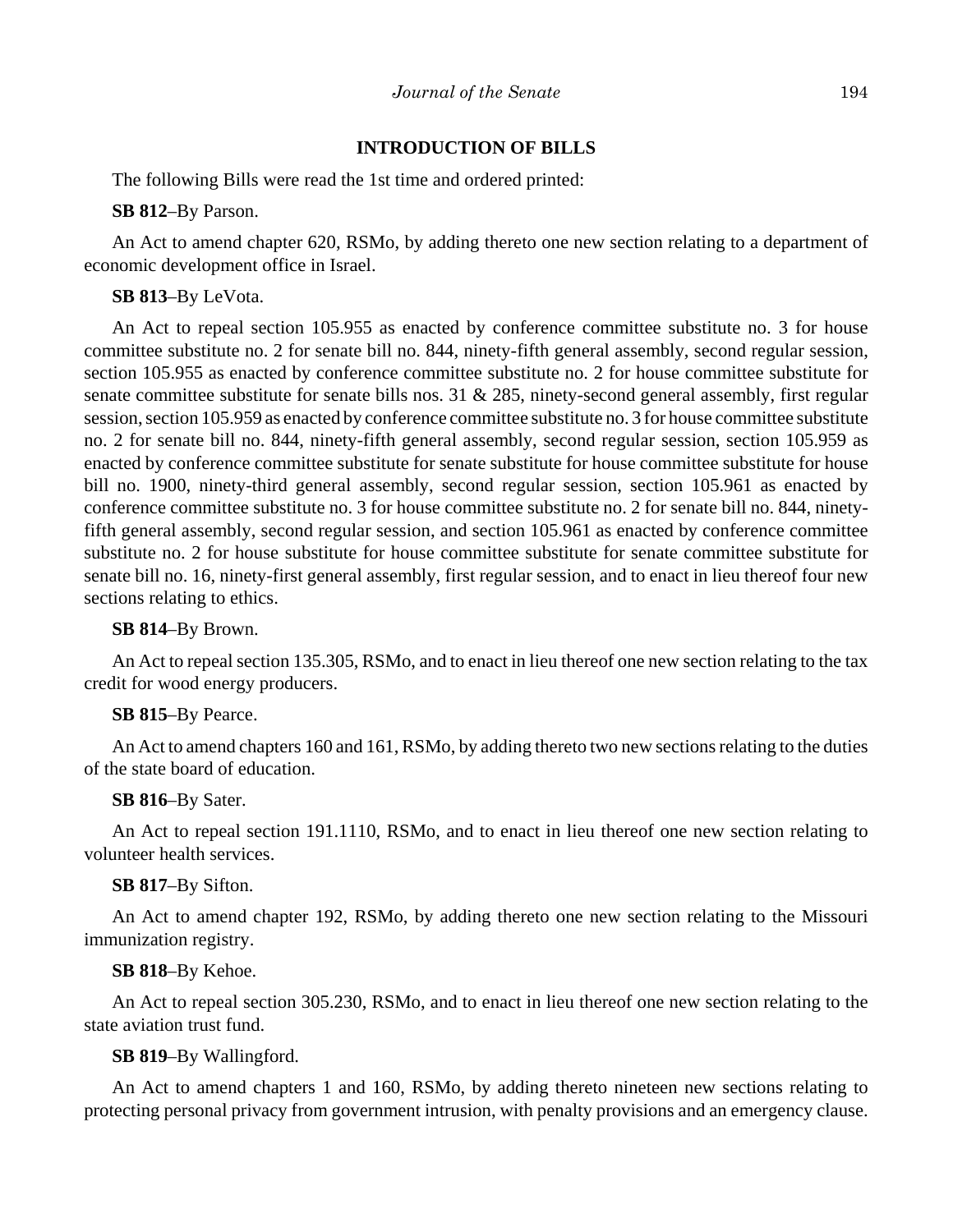**SB 820**–By Schaefer.

An Act to repeal section 196.1003, RSMo, and to enact in lieu thereof one new section relating to the tobacco master settlement agreement, with an emergency clause.

**SB 821**–By Schaefer.

An Act to repeal section 302.137, RSMo, and to enact in lieu thereof one new section relating to the motorcycle safety trust fund.

# **SENATE BILLS FOR PERFECTION**

Senator Pearce moved that **SB 492**, with **SCS**, be taken up for perfection, which motion prevailed.

**SCS** for **SB 492**, entitled:

# SENATE COMMITTEE SUBSTITUTE FOR SENATE BILL NO. 492

An Act to amend chapter 163, RSMo, by adding thereto one new section relating to state funding for public institutions of higher education.

Was taken up.

Senator Pearce moved that **SCS** for **SB 492** be adopted.

Senator Kehoe assumed the Chair.

At the request of Senator Pearce, **SB 492**, with **SCS** (pending), was placed on the Informal Calendar.

# **REPORTS OF STANDING COMMITTEES**

Senator Richard, Chairman of the Committee on Rules, Joint Rules, Resolutions and Ethics, submitted the following report:

Mr. President: Your Committee on Rules, Joint Rules, Resolutions and Ethics, to which was referred **SS** for **SB 507**, begs leave to report that it has examined the same and finds that the bill has been truly perfected and that the printed copies furnished the Senators are correct.

# **COMMUNICATIONS**

President Pro Tem Dempsey submitted the following:

February 3, 2014

The Honorable Tom Dempsey – President Pro Tem State Capitol, Room 326 Jefferson City, Missouri 65101

Dear Senator Dempsey:

Due to several other obligations, please consider this correspondence to be my resignation from the Missouri Court Automation Committee as well as the Joint Committee on Court Automation – both created by section 476.055 RSMo. Pursuant to that section, the power to appoint my replacement lies with you as President Pro-Tem. I recommend Senator Scott Sifton to serve as my replacement on both of these committees.

> Sincerely, /s/ Jolie Justus Jolie Justus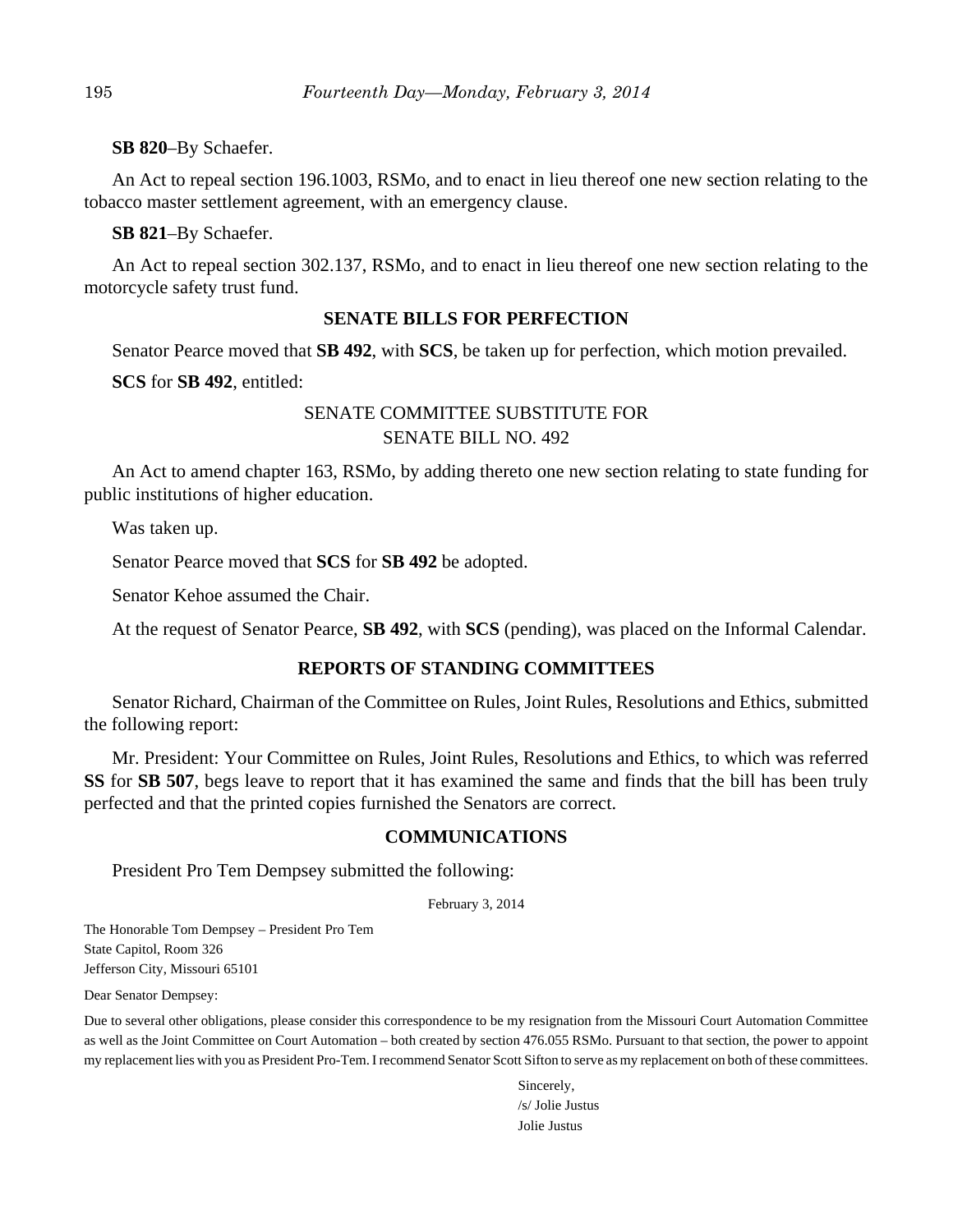On motion of Senator Richard, the Senate adjourned under the rules.

## SENATE CALENDAR \_\_\_\_\_\_

## FIFTEENTH DAY–TUESDAY, FEBRUARY 4, 2014 \_\_\_\_\_\_

### FORMAL CALENDAR

## SECOND READING OF SENATE BILLS

SB 725-Nieves SB 726-Chappelle-Nadal SB 727-Chappelle-Nadal SB 728-Sifton SB 729-Romine SB 730-Nasheed SB 731-Nasheed SB 732-Keaveny SB 733-Schaefer SB 734-Cunningham SB 735-Brown SB 736-Sater SB 737-Walsh SB 738-Walsh SB 739-Romine SB 740-Lamping, et al SB 741-Rupp SB 742-Schmitt SB 743-Schmitt SB 744-Nieves SB 745-Munzlinger SB 746-Munzlinger SB 748-Walsh SB 749-Walsh SB 750-Walsh SB 751-LeVota SB 752-LeVota SB 753-Keaveny SB 754-Sater and Justus SB 755-Wallingford SB 756-Schaefer SB 757-Justus, et al SB 758-Justus

SB 759-Sifton SB 760-Chappelle-Nadal SB 761-Wallingford SB 762-Schaefer SB 763-Schaefer SB 764-Lager SB 765-Chappelle-Nadal SB 766-Keaveny SB 767-Schmitt, et al SB 768-Pearce SB 769-Pearce SB 770-Wallingford SB 771-Sater SB 772-Lamping SB 773-Rupp SB 774-Dempsey SB 775-Walsh SB 776-Nieves SB 777-Nieves SB 778-Nieves SB 779-Munzlinger SB 780-LeVota SB 781-LeVota SB 782-Romine SB 783-Romine SB 784-Romine SB 785-Kehoe SB 786-Schmitt SB 787-Justus SB 788-Brown SB 789-Dixon SB 790-Dixon SB 791-Parson and Schaaf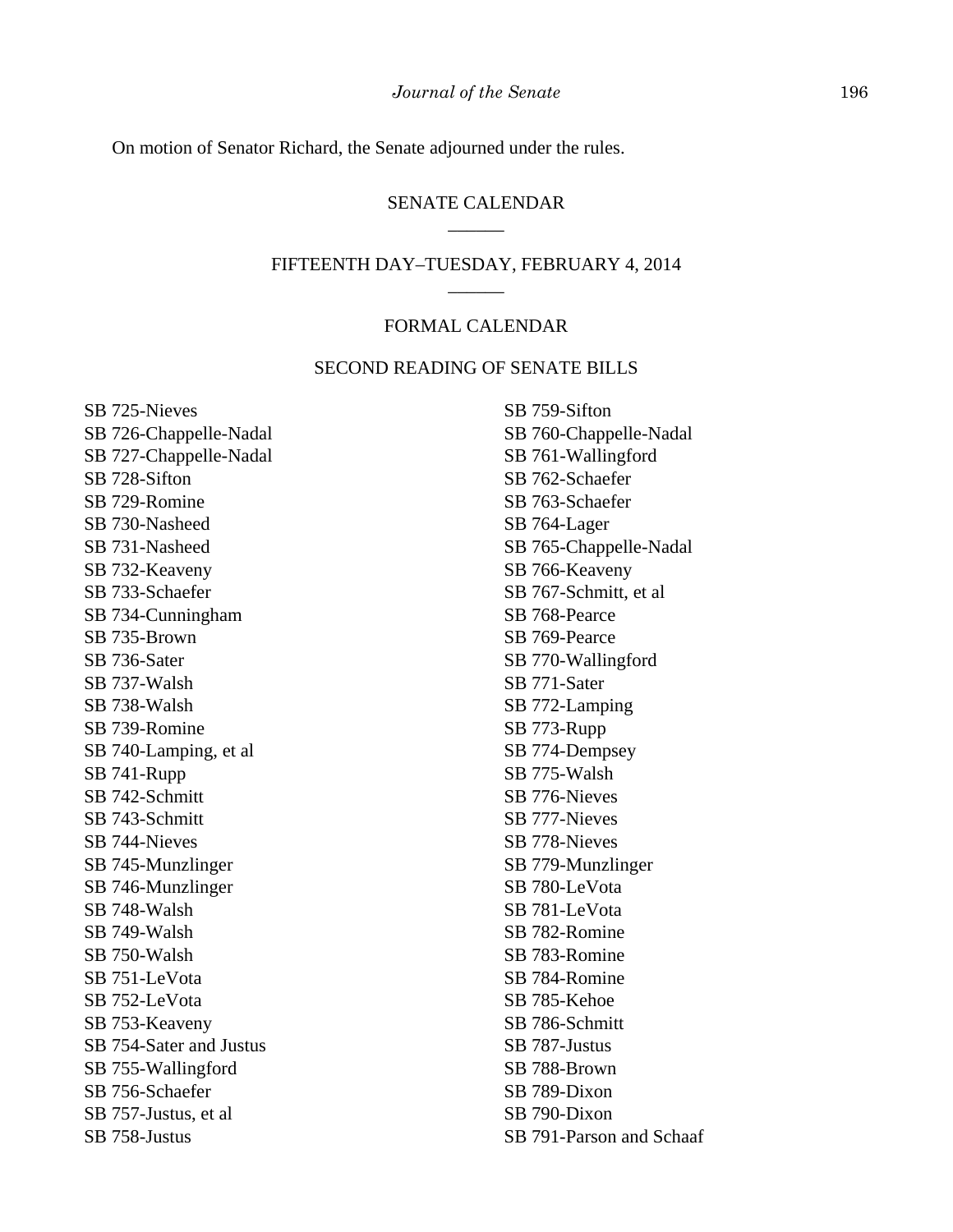SB 792-Parson SB 793-Dixon SB 794-Chappelle-Nadal SB 795-Lager SB 796-Parson SB 797-Nieves SB 798-Emery SB 799-Emery SB 800-Romine SB 801-Holsman SB 802-Dixon SB 803-Justus SB 804-Schaaf SB 805-Justus SB 806-LeVota SB 807-LeVota and Curls SB 808-Wasson SB 809-Wasson

SB 810-Holsman SB 811-Schaaf SB 812-Parson SB 813-LeVota SB 814-Brown SB 815-Pearce SB 816-Sater SB 817-Sifton SB 818-Kehoe SB 819-Wallingford SB 820-Schaefer SB 821-Schaefer SJR 44-Schaefer SJR 45-Silvey SJR 46-Emery SJR 47-Lager SJR 48-Kehoe

# THIRD READING OF SENATE BILLS

SS for SB 507-Dixon

# SENATE BILLS FOR PERFECTION

SBs 509 & 496-Kraus, with SCS SB 649-Lager SB 650-Lager, with SCS SB 651-Lager, with SCS

SB 652-Lager SB 653-Lager, with SCS SB 613-Nieves, et al, with SCS

# INFORMAL CALENDAR

## SENATE BILLS FOR PERFECTION

SB 492-Pearce, with SCS (pending) SJR 30-Dixon

# CONSENT CALENDAR

Senate Bills

## Reported 1/30

SB 506-Munzlinger SB 591-Sater